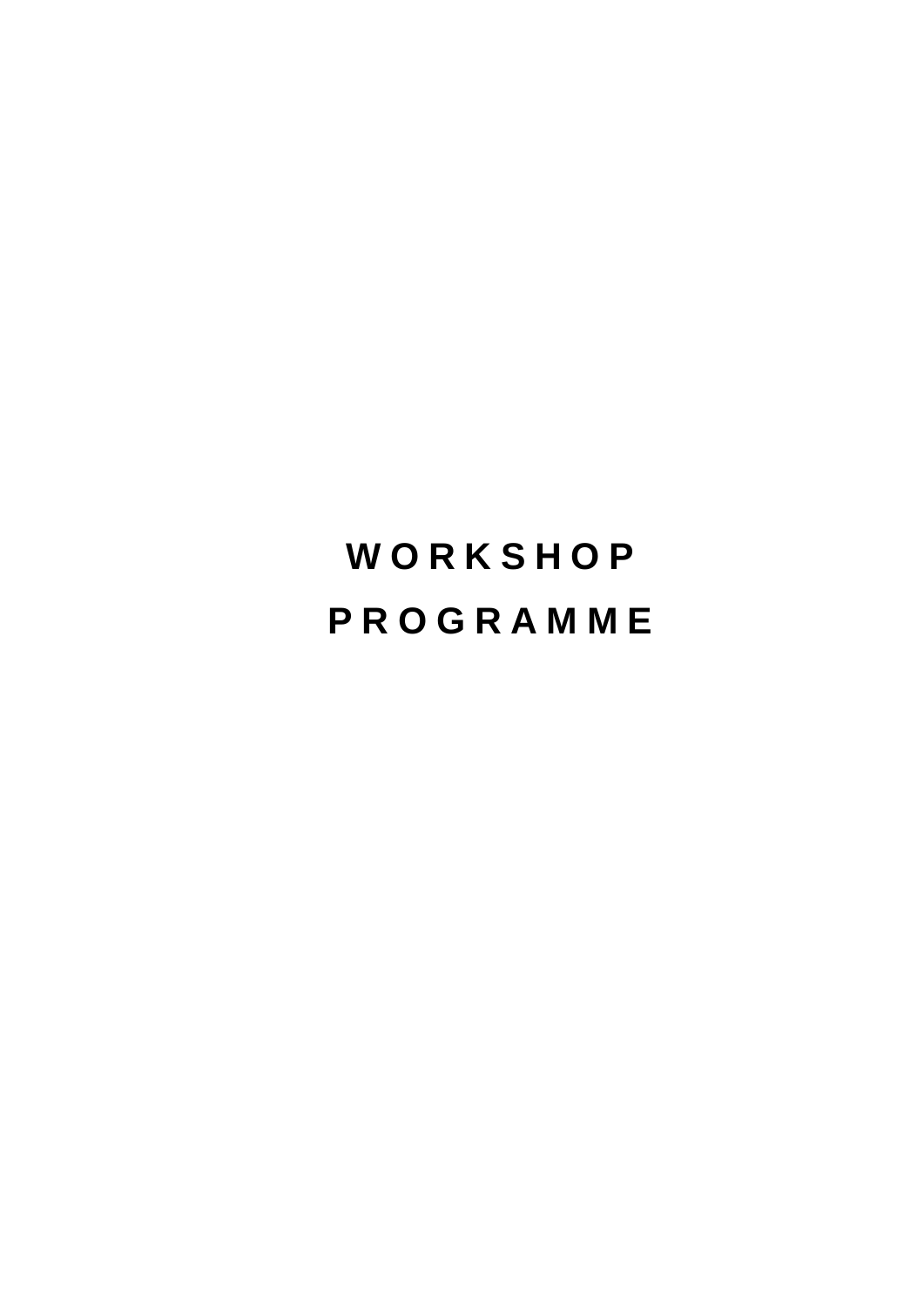**Departure from Irkutsk at 12:00 Arrival in the Baikalsk and registration of participants**

# **March 26, 17:00 Friday**

# **OPENING CEREMONY**

## **SESSION 1**

- 1. Situational awareness and a value driven approach to address misinformation / **Komendantova Nadejda** *(International Institute for Applied Systems Analysis, Laxenburg, Austria)*
- 2. On integrated approach to the retrieval of information on critical situations / **Tuchkova Natalia** *(Dorodnicyn Computing Center of FRC CSC RAS, Moscow)*
- 3. About geographical search for information based on zoospace platform, taking into account time changes / **Leonova Yuliya**, Zhizhimov Oleg *(Institute of Computational Technologies SB RAS, Novosibirsk)*

**March 26, 20:00 Welcome Party**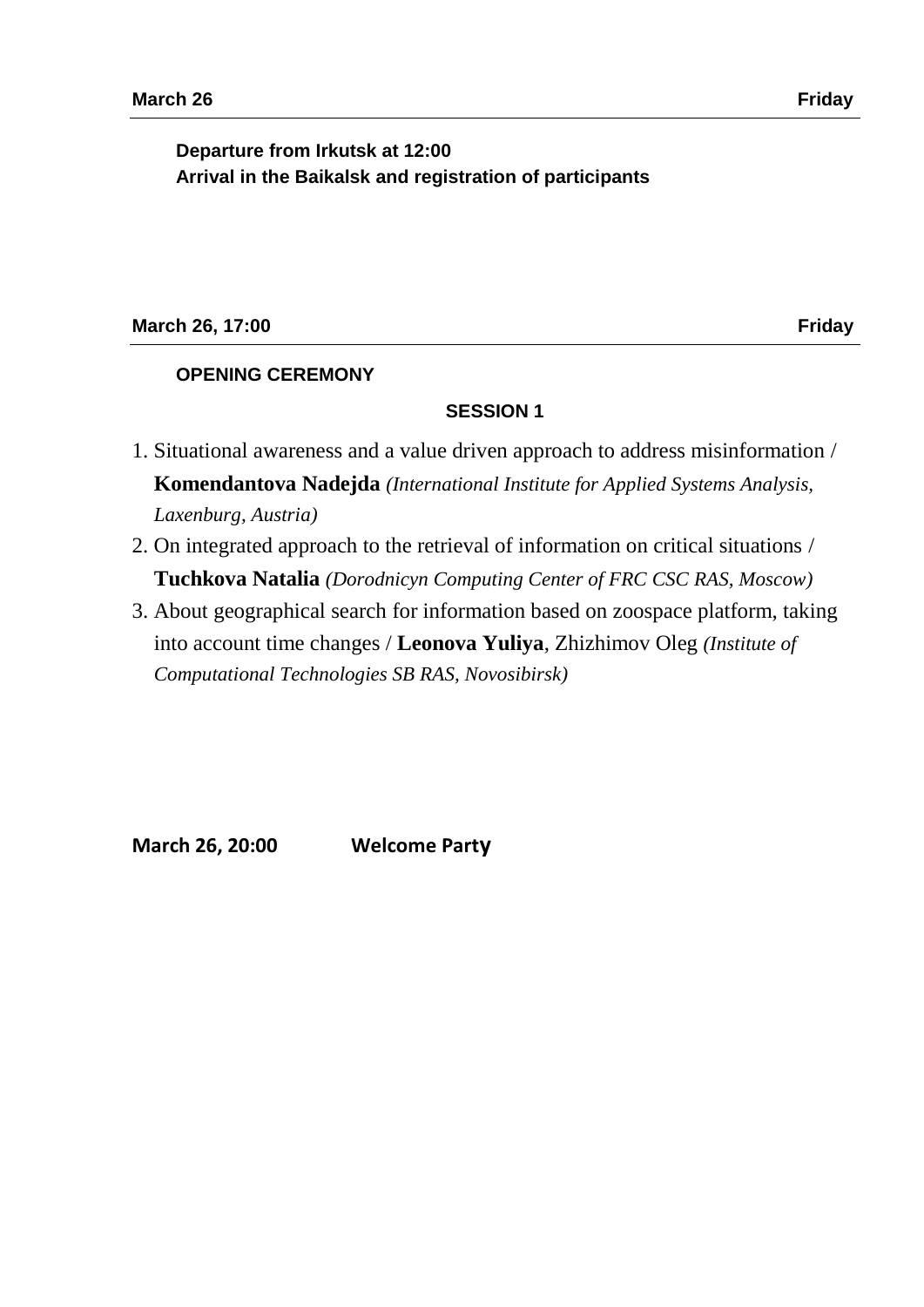- 1. Critical Infrastructures: What, Why and What for? / **Voropai Nikolai** *(Melentiev Energy Systems Institute SB RAS, Irkutsk)*
- 2. Digital twins as one of the trends in energy digitalization / **Massel Liudmila** *(Melentiev Energy Systems Institute SB RAS, Irkutsk)*
- 3. Architecture of information system for analysis of big data in energy sector research / **Kopaygorodsky Aleksei,** Khairullin Ilya *(Melentiev Energy Systems Institute SB RAS, Irkutsk)*
- 4. Virtualization in building of digital twins and digital images / **Massel Aleksei** *(Melentiev Energy Systems Institute SB RAS, Irkutsk)*
- 5. The approach to developing digital twin of solar power plant / Massel Aleksei, **Tsybikov Aleksey**, Shchukin Nikita *(Melentiev Energy Systems Institute SB RAS, Irkutsk)*
- 6. The digital twin development of a solar power plant / Massel Aleksei, **Shchukin Nikita,** Tsybikov Aleksey *(Melentiev Energy Systems Institute SB RAS, Irkutsk)*
- 7. Data emulation for Scada virtual standas a stage of digital twin building / **Losev Aleksey,** Massel Aleksei *(Irkutsk National Research Technical University, Melentiev Energy Systems Institute SB RAS, Irkutsk)*
- 8. Information protection in cloud data storages / **Arshinsky Leonid**, Shurkhovetsky Georgy *(Irkutsk State Transport University, Irkutsk)*
- 9. Ecological blocs engineering in thermodynamics-circuit modelling of integrated energy systems / **Zarodnyuk Maxim**, Kaganovich Boris, Stennikov Valery, Barakhtenko Evgeny *(Melentiev Energy Systems Institute SB RAS, Irkutsk)*

# *DISCUSSION*

**March 27, 17:00** 

**Round Table**: « Digital Twins: Problems and Perspectives» Keynote Speakers: **Massel Liudmila, Kolosok Irina**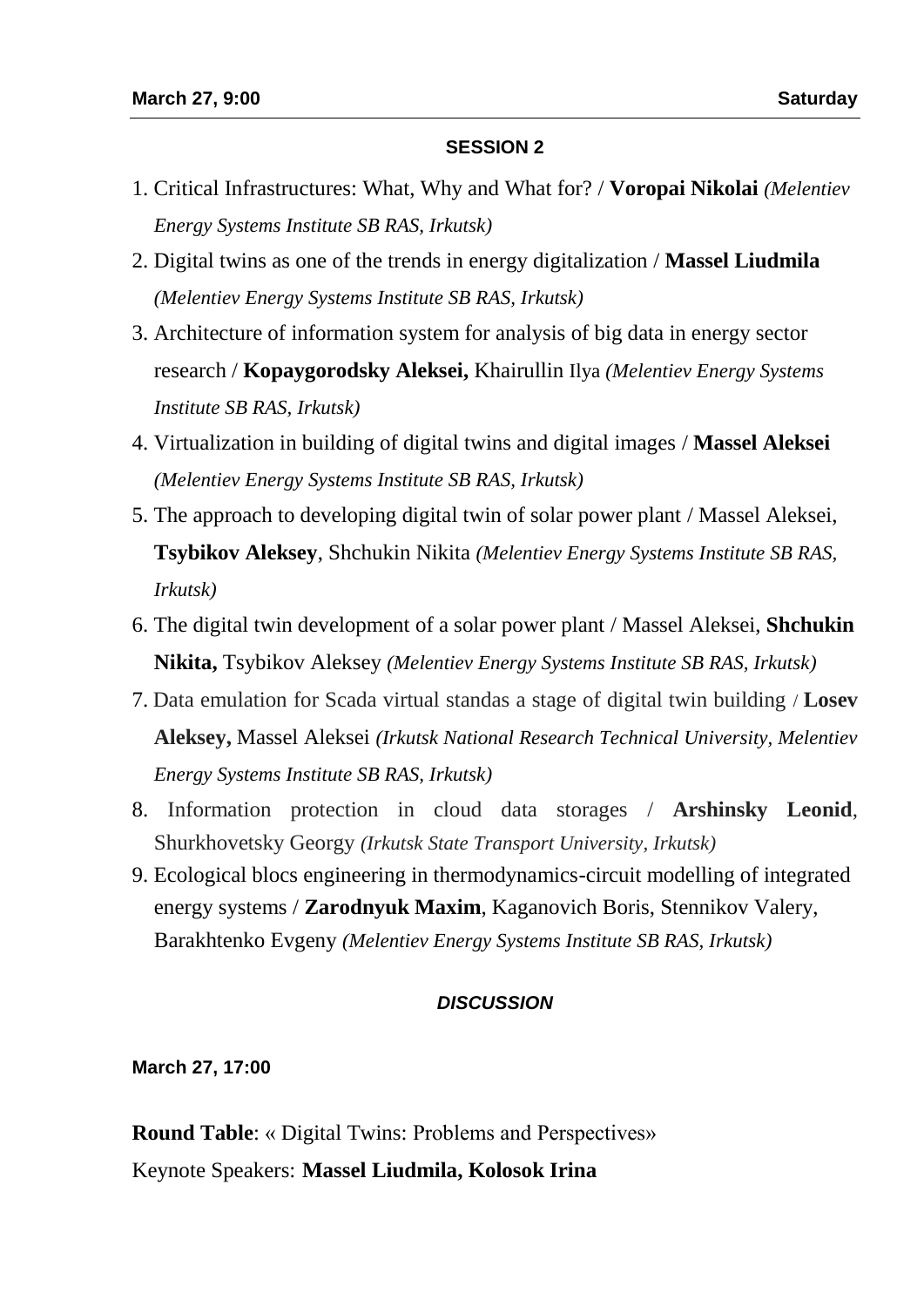- 1. About of using the concept of scale in the design of a complex information system / **Erzhenin Roman** *(SPC «Gosuchet», Moscow)*
- 2. Network scope on complex sustainability of socio-economic and environmental systems in rural territories of Eastern Siberia / Berestneva Olga<sup>1</sup>, **Trufanov** Andrey<sup>2</sup>, Kuklina Maria<sup>2</sup>, Kobylkin Dmitriy<sup>3</sup>, Krasnoshtanova Natalia<sup>3</sup>, Istomina Elena<sup>3</sup>, Kuklina Vera<sup>4</sup>, Tikhomirov Alexei<sup>5</sup>, Rossodivita Alessandra<sup>6</sup>, Kinash Irina $<sup>7</sup>$ </sup>

*1 Tomsk Polytechnic University, Tomsk, <sup>2</sup> Irkutsk National Research Technical University, Irkutsk,* <sup>3</sup>V. B. Sochava Institute of geography SB RAS, Irkutsk, <sup>4</sup>George *Washington University, Washington, D.C.,USA, 5 INHA University, Incheon, Republic of Korea, <sup>6</sup>Ospedale Luigi Sacco, Milan, Italy, 7 Irkutsk Scientific Centre of Surgery and Traumatology, Irkutsk*

- 3. Optimization of agricultural production using a price forecasting model with a seasonal component / **Polkovskaya Marina,** Ivanyo Yaroslav *(Irkutsk State Agrarian University named after A.A. Ezhevsky, Irkutsk)*
- 4. Ecological-mathematical modeling in problems of planning of production of agricultural products in conditions of risks / Ivanyo Yaroslav, Kovaleva Evgeniya, **Petrova Sofia** *(Irkutsk State Agrarian University named after A.A. Ezhevsky, Irkutsk)*
- 5. Software complex "Forecasting of production and economic indicators for agricultural production" / Ivanyo Yaroslav, Romme Alexey, Varanitsa-Gorodovskaya Zhanna, **Barsukova Margarita** *(Irkutsk State Agrarian University named after A.A. Ezhevsky, Irkutsk)*
- 6. Automation of design and development of a database structure based on ontologies / **An Gleb** *(Melentiev Energy Systems Institute SB RAS, Irkutsk)*

# **March 28, 17:00**

**Round table**: «Independent examination as a tool for information support for assessing the effectiveness of budget IT investments»

Keynote Speaker: **Erzhenin Roman**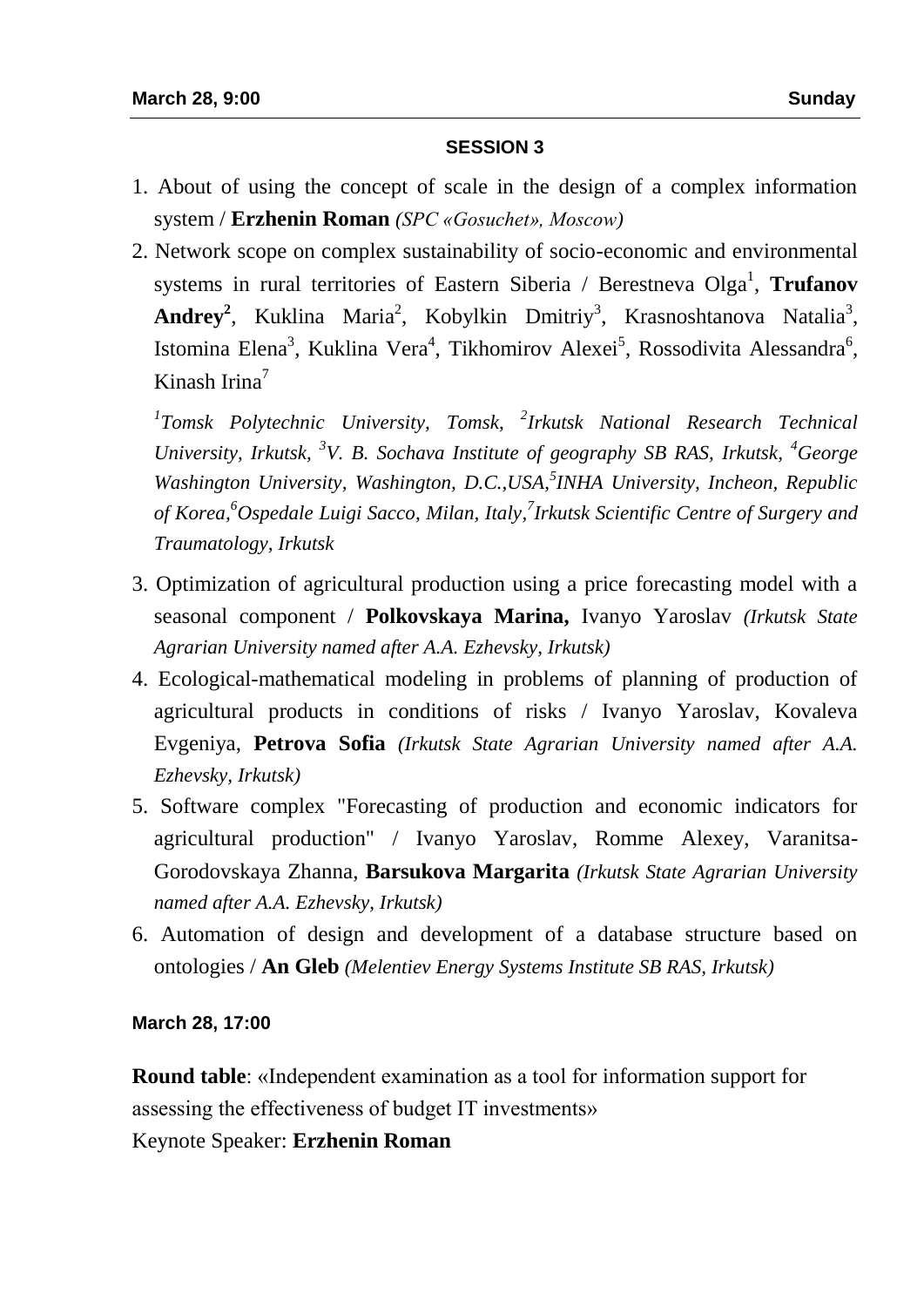- 1. An approach to assessing the impact of distributed generation development on regional energy supply systems / **Galperova Elena,** Kononov Yury *(Melentiev Energy Systems Institute SB RAS, Irkutsk)*
- 2. Multi-agent system to control voltage in mains with small distributed generation plants / **Shumanskii Eduard,** Bulatov Yurii *(Bratsk State University, Bratsk)*
- 3. DR Aggregator's Prosumer as a Cyber-Physical System / Kolosok Irina, **Korkina Elena** *(Melentiev Energy Systems Institute SB RAS, Irkutsk)*
- 4. Vulnerability analysis of cyber-physical power system for state estimation / Kolosok Irina, **Gurina Liudmila** *(Melentiev Energy Systems Institute SB RAS, Irkutsk)*
- 5. Methods, tools, and information technologies for energy sector impact assessement on geoecology / **Kuzmin Vladimir** *(Melentiev Energy Systems Institute SB RAS, Irkutsk)*
- 6. The improvement of the software for creating maps of the different regions for analyzing of their energy infrastructure / **Trofimov Ivan,** Trofimov Leonid *(Melentiev Energy Systems Institute SB RAS, Irkutsk)*
- 7. Multi-agent software package "INTEC-A" for researching the directions development of the fuel and energy complex / **Mamedov Timur** *(Melentiev Energy Systems Institute SB RAS, Irkutsk)*

## *DISCUSSION*

#### **March 29, 17:00**

8. Algebraic means of generative design and verification of power systems / **Kovalyov Serge** *(Institute of Control Sciences, Russian Academy of Sciences, Moscow)* 

**Round table:** «Informatization, automation, digitalization: what are the differences»

Keynote Speakers: **Massel Liudmila, Vorozhtsova Tatiana**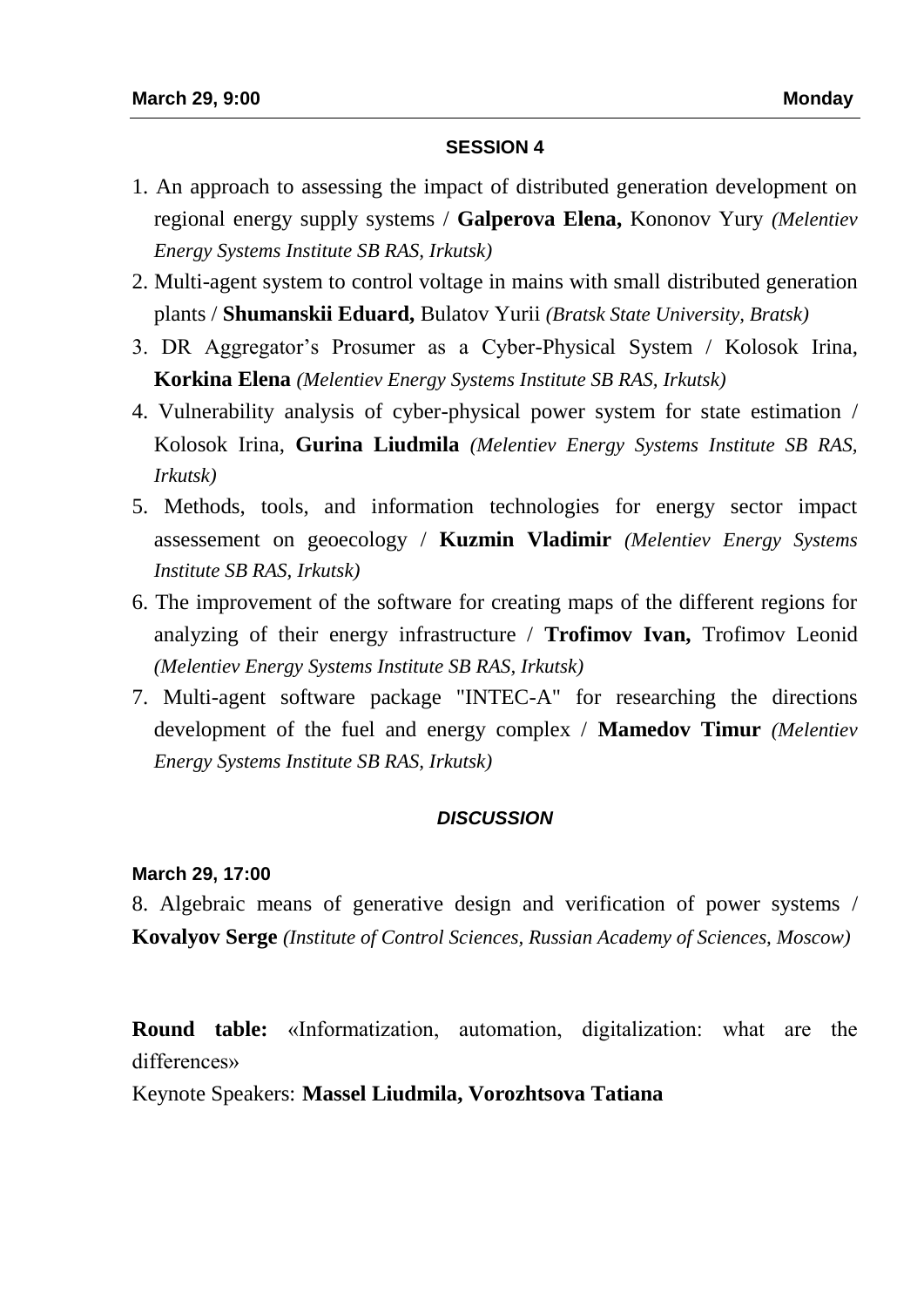- 1. Resilience research of energy and socio-ecological systems: problem and decision ways / **Massel Liudmila,** Pesterev Dmitriy *(Melentiev Energy Systems Institute SB RAS, Irkutsk)*
- 2. Integration of geological data as a knowledge graph /**Cherkashin Evgeny,** Lunina Oksana, Gladkov Anton, Cherkashina Tatiana, Pellinen Vadim *(Matrosov Institute for System Dynamics and Control Theory SB RAS, Institute of the Earth's Crust SB RAS, Irkutsk)*
- 3. Cognitive engineering / **Massel Aleksei** *(Melentiev Energy Systems Institute SB RAS, Irkutsk)*
- 4. Integration of the components of ontological knowledge space to assess the impact of energy sector on the quality of life of the population / **Vorozhtsova Tatiana,** Ivanova Irina, Maysyuk Elena *(Melentiev Energy Systems Institute SB RAS, Irkutsk)*
- 5. Ontological and cognitive modeling of socio-ecological aspects of energy research / **Pesterev Dmitriy** *(Melentiev Energy Systems Institute SB RAS, Irkutsk)*
- 6. Hierarchical overview of energy technology research trends using ontology models / **Alexey Mikheev** *(Melentiev Energy Systems Institute SB RAS, Irkutsk)*
- 7. Prelimitary prediction of a road capacity due to an accident based on neural networks / **Kharakhinov Vladimir,** Sosinskaya Sofya *(Irkutsk National Research Technical University, Irkutsk)*
- 8. Object detection in digital video streams / Gerget Olga, **Laptev Nikita,** Laptev Vladislav *(Tomsk Polytechnic University, Tomsk)*
- 9*.* Modeling and visualization of natural hazards and their effect on the region's economic security and ecological safety / **Kuklin Egor** *(Irkutsk National Research Technical University, Irkutsk)*

# *DISCUSSION*

## **March 30, 17:00**

**Round table:** «Ideal artificial intelligence - requirements and opportunities to achieve them»

Keynote Speakers: **Massel Liudmila***,* **Tuchkova Natalia**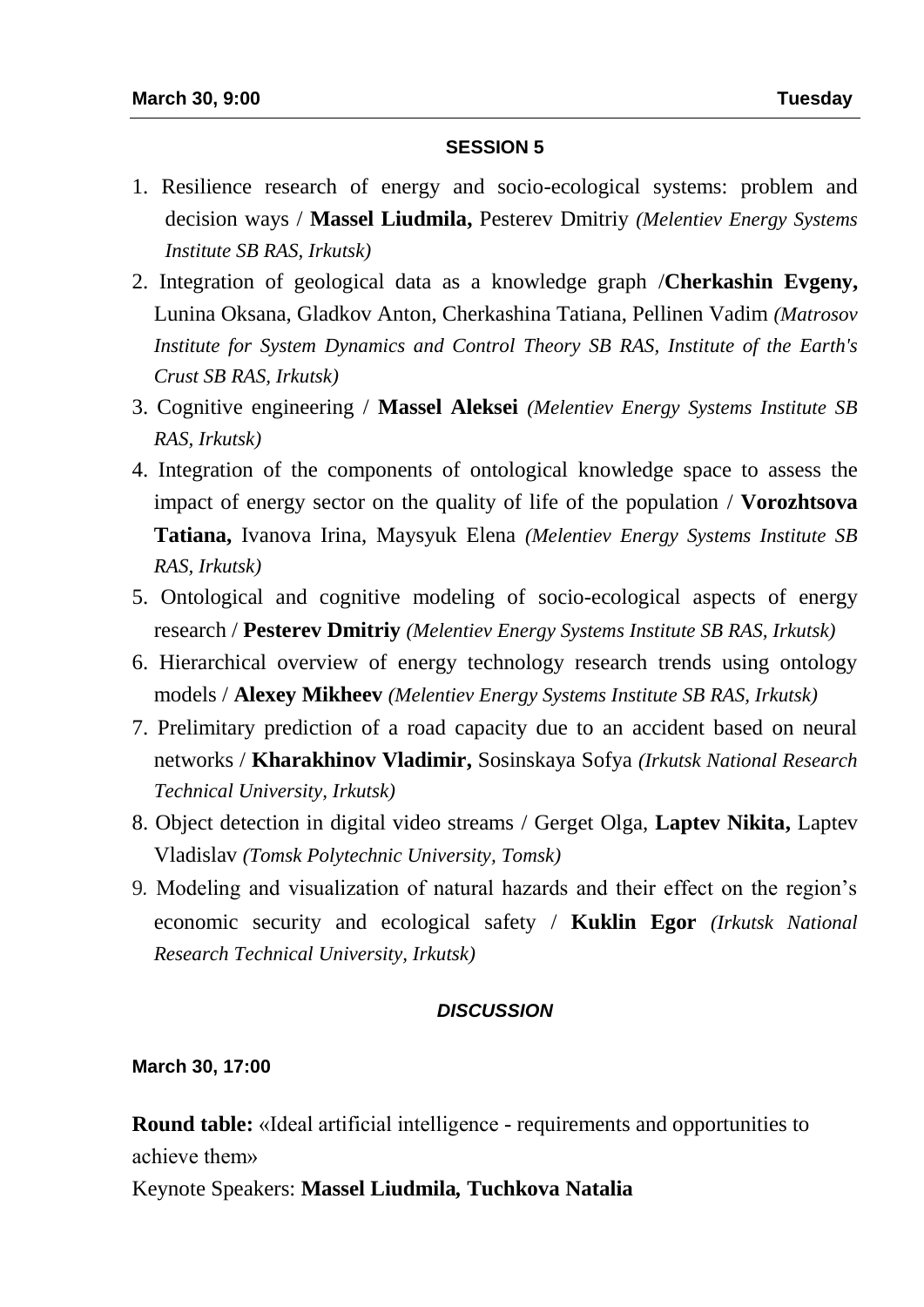- 1. Cybersecurity of prognostic control algorithms distributed generation plant / **Bulatov Yurii,** Kryukov Andrey *(Bratsk State University,Bratsk; Irkutsk State Transport University, Irkutsk National Research Technical University, Irkutsk)*
- 2. Cyber situational awareness in energy facilities / **Gaskova Daria** *(Melentiev Energy Systems Institute SB RAS, Irkutsk)*
- 3. Infrastructure for transmission of critical data over open communication channels / **Duga Sergey 1 ,** Trufanov Andrey<sup>2</sup>

*1 Investigative Committee of the Russian Federation 2 Irkutsk National Research Technical University, Irkutsk*

4. Multicomponent dynamic model of information security threats / **Gorbylev Alexander** *(Irkutsk National Research Technical University, Irkutsk)*

## *DISCUSSION*

## **March 31, 17:00**

- 1. Challenges of proactive threat intelligence in critical information infrastructure operating systems / **Meshcheryakov Roman,** Iskhakov Sergei *(Institute of Control Sciences, Russian Academy of Sciences, Moscow; Tomsk State University of Control Systems and Radioelectronics, Tomsk)*
- 2. Algorithmic software for multi-threaded analysis of malicious requests / Iskhakova Anastasia, **Iskhakov Andrei** *(Institute of Control Sciences, Russian Academy of Sciences, Moscow)*
- 3. Cybersecurity aspects of anomaly search methods in unmanned vehicle object measurement systems / **Romanova Maria,** Iskhakov Andrei *(Institute of Control Sciences, Russian Academy of Sciences, Moscow)*

# *DISCUSSION*